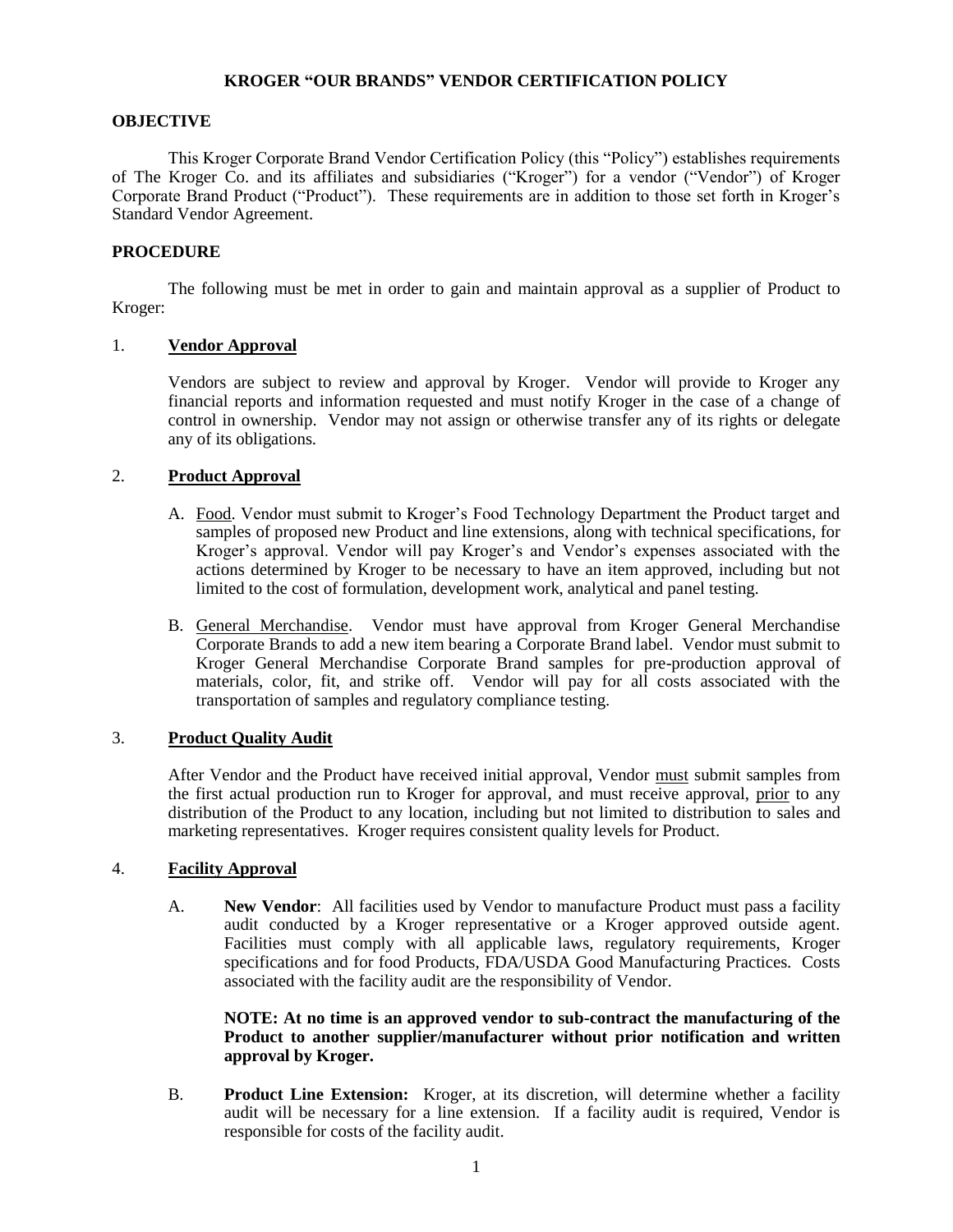# 5. **Food Safety/GFSI Certification**

Kroger requires that all Vendors that manufacture/produce Kroger private label (Our Brands) ingredients and food contact items be certified to a Global Food Safety Initiative ("GFSI") benchmarked audit scheme for EACH manufacturing plant producing such ingredients and food contact items. The GFSI supports audit schemes that are focused on determining if food processing facilities are compliant with internationally recognized and accepted standards for food safety and quality. Vendor can choose to be certified under any of the approved schemes such as, but not limited to, BRC, SQF, IFS, and FSSC 22000. The certification will be made available to Kroger annually. Copies of full audits, including nonconformances and corrective actions, shall be made available to Kroger upon demand. Currently GFSI only recognizes schemes for the production of food packaging materials and not other food contact substances including, but not limited to, cookware, utensils, dinnerware and food manufacturing equipment. For these items certificates of compliance with applicable U.S. regulatory requirements shall be made available to Kroger upon demand.

# 6. **General Merchandise Quality Assurance**.

Vendors are required to provide the following data to Kroger:

- A. A current Product/Packaging Specification for the item(s).
- B. Quality and safety testing results for the item(s) from an independent, third party, accredited, non-governmental laboratory must be available.
	- (i) These test results should show a quality and performance criteria in agreement with Kroger Standard Testing Protocols.
	- (ii) Test results should show that the Kroger Corporate Brand Products meet all applicable regulatory and industry standards.
- C. Underwriter laboratory (UL) or Electronic Testing Labs (ETL) registration is required for all electrical items.
- D. All packaging and labeling of Products is in compliance with all applicable regulatory and industry standards.

# 7. **Problem Suppliers**

Kroger may designate Vendor as a "Problem Supplier" based on poor quality Product, loss of GFSI certification, excessive customer complaints, regulatory problems, lack of adherence to Kroger specifications, poor service levels, or other problems determined by Kroger in its sole discretion. Kroger will provide Vendor with written notice providing the reasons for designation as a Problem Supplier. The cost of added inspections, testing or reformulation necessary to correct the problem to Kroger's satisfaction will be at Vendor's expense. Vendor's refusal to pay these charges or to correct the problem to Kroger's satisfaction will be grounds for terminating Vendor as a supplier to Kroger.

# 8. **Approved Vendor Evaluations**

Kroger from time to time may deem it necessary to conduct subsequent plant or factory evaluations, Product audits, and/or grading trips at Vendor's expense.

#### 9. **Additional Vendor Responsibilities**

Vendors must:

- A. Provide Kroger with quality Product that meets all current specifications;
- B. Maintain facilities, products, records, and procedures that comply with applicable laws and regulatory requirements for food safety and quality;
- C. Have in place recall procedures acceptable to Kroger;